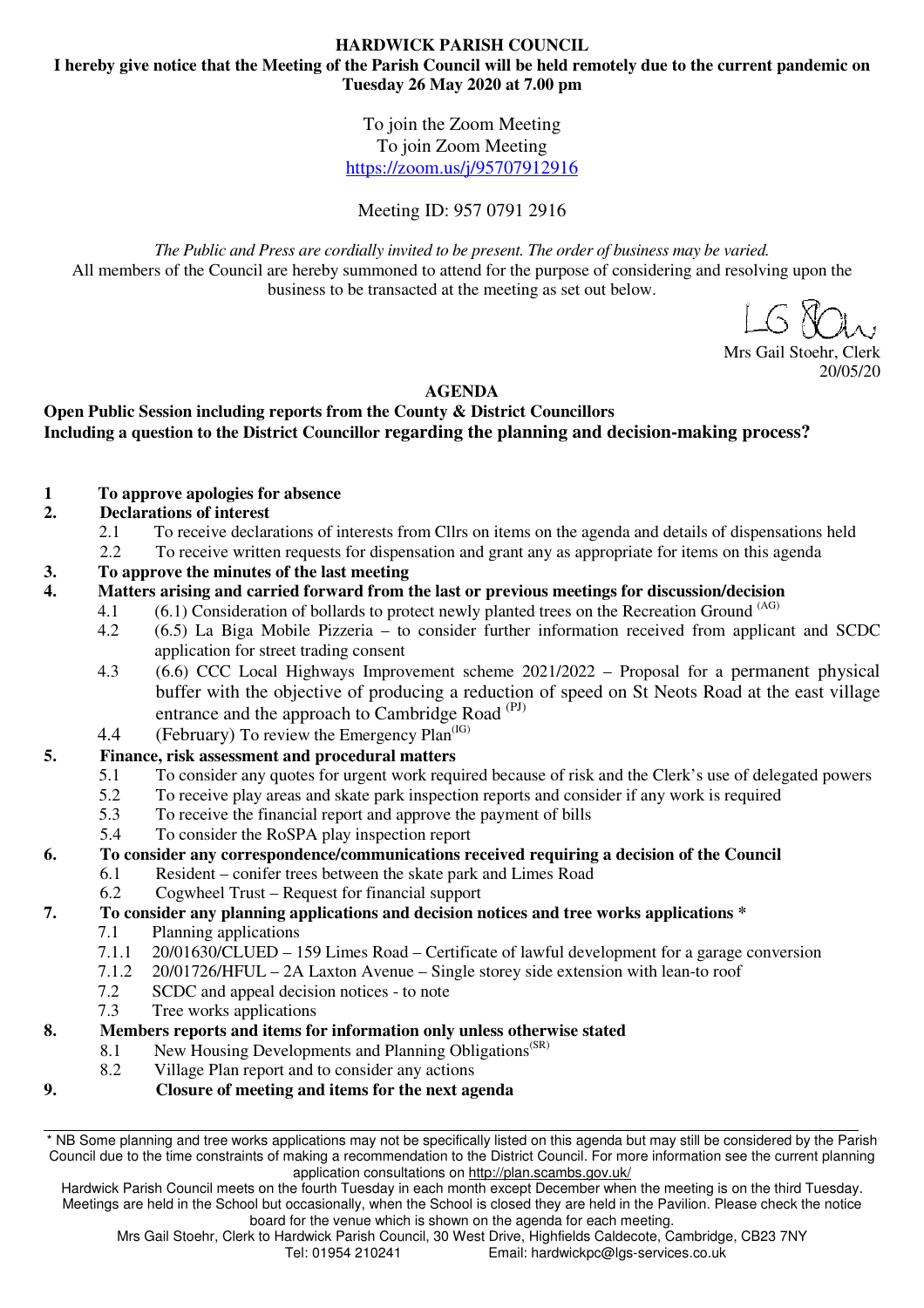# **Open Public Session including reports from the County & District Councillors**

- 1. Apologies for absence to be reported at the meeting.
- 2. Declarations of interests members should declare their interests state why they have an interest, the type of interest held and if they have a dispensation state this and the extent of their dispensation i.e. to either speak or speak and vote. If members have a pecuniary interest, having declared an interest they must not take part in the agenda item unless they have been granted a dispensation to do so.
- 3. To approve the minutes of the last meeting on 28 April 2020 (attached)
- 4. Matters arising and carried forward from the last or a previous meeting for discussion/decision
- 4.1 (6.1) Consideration of bollards to protect newly planted trees on the Recreation Ground (AG) The Chairman to report.
- 4.2 (6.5) La Biga Mobile Pizzeria to consider further information from applicant and SCDC application for street trading consent The applicant has referred the Parish Council to the recently submitted street trading license

SCDC have written:

Please note that due to the lockdown the applicants have been unable to apply signage to the vehicle, please see picture 7 for proposed signage.

Name: Mr Guven Barlas Trading Name: La Biga Pizza Address: 23 Chestnut Grove, Chesterton, Cambridge, CB4 1BE Location: Car Park of Hardwick Sports and Social Club, Egremont Road, Hardwick, Cambridgeshire, CB23 7XN Days: Saturday Times: 16:30 – 22:30 Selling: Pizza, Garlic Bread, Sandwiches, Soft Drinks and Coffee"

HSSC have been informed of the application.

4.3 (6.6) CCC Local Highways Improvement Scheme 2021/2022 – to consider any proposals received and correspondence from CCC

Joshua Rutherford of CCC has written: "John (O'Donnell), copied in will be the engineer leading on your successful LHI scheme.

John will be in touch in due course with proposed locations for the features. As an informal process has already been undertaken by the parish, and support for the scheme was high amongst residents, if the parish council are happy with the proposed locations, the parish can then distribute to affected residents to review and comment, before the scheme gets submitted for safety auditing and formal advertisement.

Please bear in mind, with the current circumstances surrounding Covid-19, a lot of CCC staff in various areas have been redeployed, or are going to be redeployed shortly, which will likely have an impact on the delivery timescales of this year's projects."

4.3.1 Proposal for a permanent physical buffer with the objective of producing a reduction of speed on St Neots Road at the East Village entrance and the approach to Cambridge Road

Cllr Joslin has circulated her report to all members. She writes:

I attach the draft words for my proposal for the 2021/2 LHI. The proposal is for a permanent physical buffer with the objective of producing a reduction of speed on St Neots Road at the East Village entrance and the approach to Cambridge Road. Slow them before they get in the village. I would trust Highways to make a professional design which may include centre island, road narrowing before, white lining to give warning of the limit reducing from 60 to 40 and maybe even a simple SID Flasher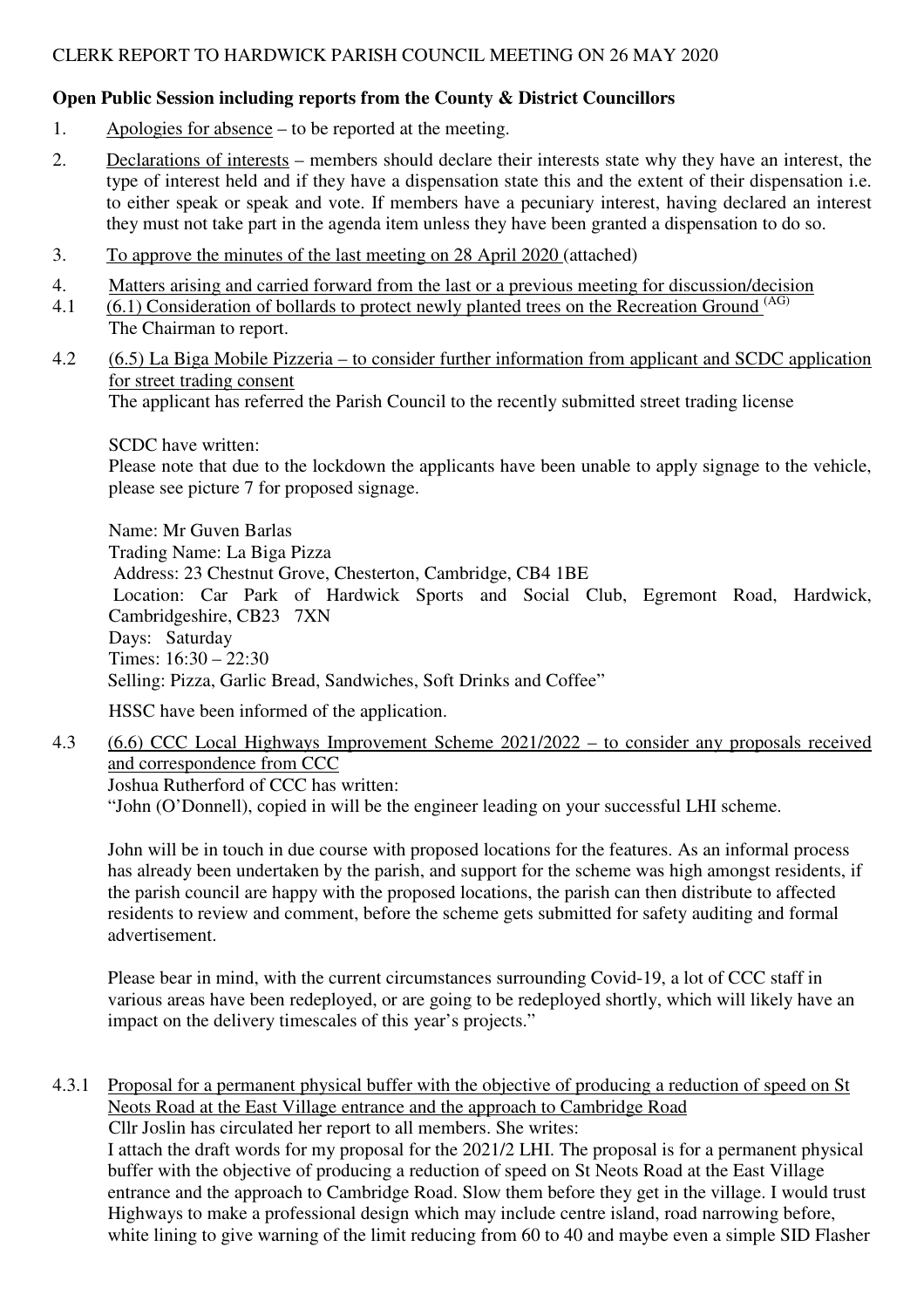stating 40mph is our speed limit. This may also require lighting but from what I see in the Wallis Farm S106, Section VIII there is £15k for Lighting not yet allocated anywhere. The draft proposal consists of text for the Application Form and three Attachments that are referred to in the text."

May I also point out that when Highways produced the design for the 2020/21 LHI they did so following the £500 paid consultancy on the Document, Traffic Calming in Hardwick, and targeted the area they saw as requiring short term attention namely Speed on the stretch of Cambridge Road between Limes Road and Egremont Road and beyond.

The Document suggested that the area around the School namely the junctions with Limes Road and Egremont Road represented potential road safety issues and proposed a menu of options for consideration including signage and white lining, speed tables (like in Dry Drayton by the school and throughout Girton and Histon) or Speed Cushions to lower speeds on approach. See Page 13 of the Document. Speed Humps (or bumps as they are called in the Village Plan) were never suggested or considered as the village survey rejected them. Just to confirm that the Flasher at Kesters is still recording and is in silent mode for a month. I intend to bring to our meeting next week two weeks of recorded speeds taken at this point to keep you up to date concerning the traffic speeding problem that is occurring outside the school.

Highways recommendation was Speed Cushions on Cambridge Road south of the shop and to include the school 20 zone. This is the approach in Caldecote and several villages in the area. Highways made clear what other options they considered and why these were dismissed.

- 1. In their Proposal Page 1 Other Options Considered *"Give way features and traffic islands are not as effective reducing speeds as speed cushions, and the width is too narrow for traffic islands".*
- 2. In the email question/answer dialogue I provided to HPC members by email to the Clerk  $23<sup>rd</sup>$ September 2020, Highways were asked why they did not recommend Speed Tables and the answer is clear from the Project Engineer in his email 10<sup>th</sup> September, *"I have not progressed the proposal for junction tables- although these work well they cost significantly more and are likely to be around £30k each. These tend to improve safety at the junctions but need additional features in between on a route (maximum 150m gap for signing purposes but closer to 100m for effectiveness)"*

So if we look back at how the 2020/21 LHI was resolved, it would seem a waste of resource and potentially expense to go back over the same ground again for 2021/22 when the Speed Cushions, in reducing speed on his section should help make the junctions safer".

- 4.4 (February) To review the Emergency Plan Quarterly review as proposed at the February meeting.
- 5. Finance and risk assessment and procedural matters

5.1 To consider any quotes for urgent work required because of risk and Clerk's use of delegated powers Delegated powers were used delegated powers to confirm to the Pre-school that the Parish Council has no objections its proposed design and location for its sign. The Pre-school asked for the Egremont Road play park gate to be open to enable access when the children return to school in June. The Chairman has spoken with the Pre-School and indicated they must open, monitor and lock the gate as soon as the children have entered and ensure that no children play on the park.

- 5.2 To receive play areas and skate park inspection reports and to consider if any work is required
- 5.3 To receive the financial report and approve the payment of bills
- 5.4 To consider the RoSPA play inspection report To download your report(s):Click on this link or copy and paste the link into your internet browser http://playbase.rospaplaysafety.co.uk/Inspections/index.php?ID=1094509E-E998-2848-8031- 129B8E22C141
- 6. To consider any correspondence/communications received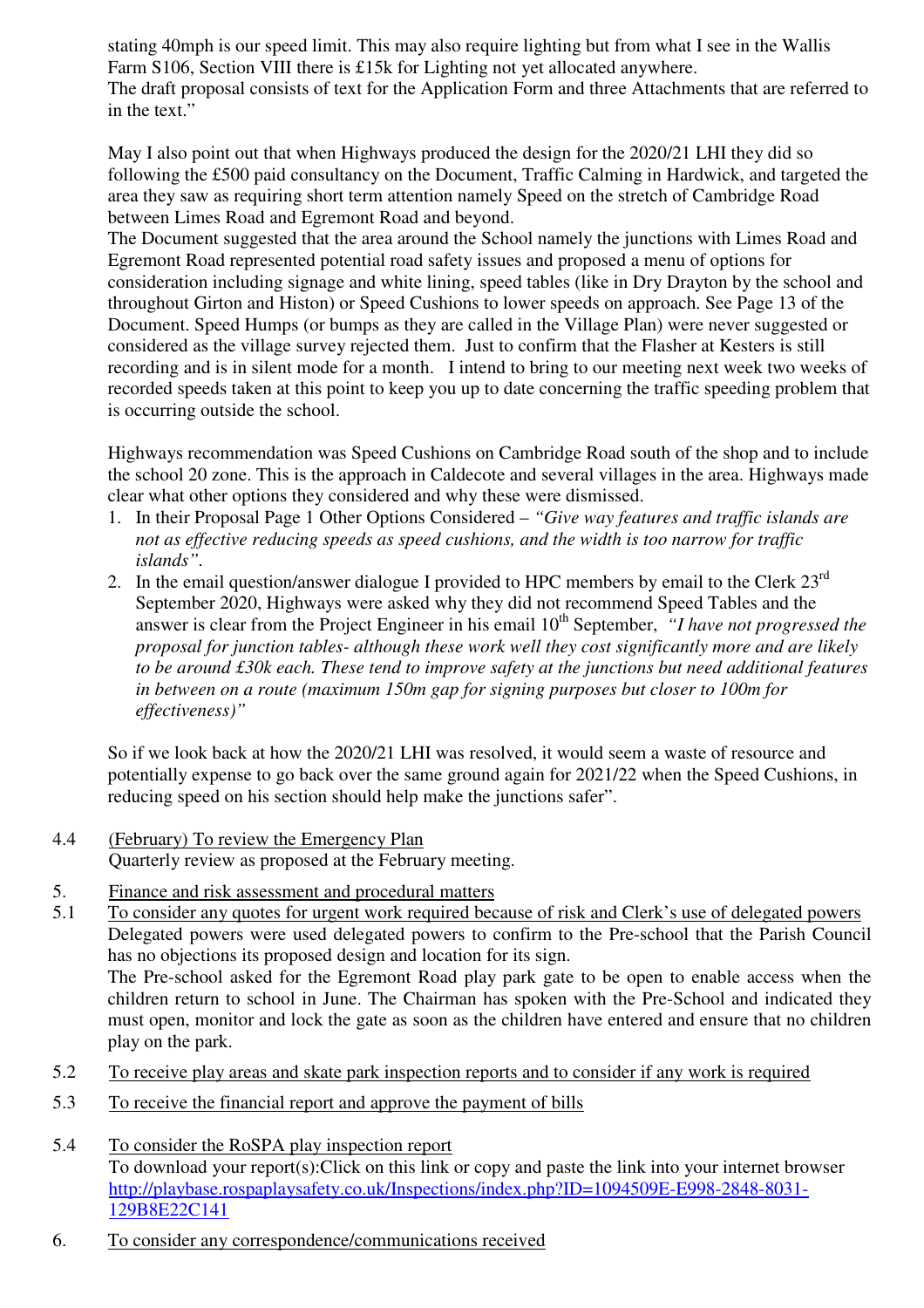6.1 Resident – Conifer trees between the skate park and Limes Road A resident has written:

> "When the conifer trees were planted as a supposed sound buffer between the skate park and our property, we were promised they would not be allowed to grow tall enough to affect the light in our garden.

> Unfortunately they have been allowed to grow unchecked for many years and are now now only as tall as the surrounding trees but also extremely wide to the point they are encroaching our garden. This is particularly upsetting as they are shading a number of trees and bushes planted in memory of our late daughter.

As tree surgeons are still working during the pandemic, may I request that the parish council uses the time while the village is quiet to undergo some major tree works. Not only are the conifers overgrown but the trees alongside our property between the skate park and Limes Rd are now huge. A conservative estimate is in excess of 15 metres growth in recent years and this is also impacting our light."

 Cllr Gill proposes the Council considers quotations for works to these trees as they were not included in the recent tree survey.

# 6.2 Cogwheel Trust – request for financial support

# "**Supporting affordable local mental health counselling for your village residents**

The Cogwheel Trust is a Cambridge-based charity that has provided affordable mental health support to many thousands of people over its 32-year existence

The current Covid-19 emergency situation is having a huge detrimental impact on Cogwheel's finances and the charity is likely to run out of money by the early Autumn, when we expect there to be a huge increase in the need for counselling help. We really do need some help now please so that we are not forced to close down. Cogwheel receives no NHS funding.

The charity provides over 5000 sessions annually to about 500 people. In 2019 this included four people living in Hardwick, so over the past 30+ years a significant number of village residents will have benefited from the service that Cogwheel provides.

Before the start of the crisis Cogwheel was providing 120 weekly face-to-face sessions at its Cambridge premises and in satellite services in Sawston and Ely. Our service has since totally moved to online counselling and about 50 sessions per week are now being provided. Not all counsellors can provide online counselling and for some clients it is not suitable. We currently have over 100 on our waiting list and we are expecting many more will want counselling after the end of the lockdown period.

Clients receiving counselling make affordable contributions based on their income - the minimum contribution is £10 per session (private counselling sessions cost £50/ £60). The net cost of Counselling at Cogwheel is about £20 per session and each person receives on average 11 sessions, costing the organisation £220. If Hardwick Parish Council could consider helping us to meet this cost for the four village residents who received counselling in 2019 it would be hugely appreciated.

Application form attached.

7.1 Planning applications

NB Some planning applications may not be specifically listed on this agenda but may still be considered by the Parish Council due to the time constraints of making a recommendation to the District Council. For more information see the current planning application consultations on http://plan.scambs.gov.uk/swiftlg/apas/run/wchvarylogin.display

- 7.1.1 20/01630/CLUED 159 Limes Road Certificate of lawful development for a garage conversion
- 7.1.2 20/01726/HFUL 2A Laxton Avenue Single storey side extension with lean-to roof
- 7.2 SCDC and appeal decision notices to note
- 7.2.1 S/0119/20/PA 8 Portway Road Single storey rear extension Prior approval given

# 7.3 Tree works applications

Tree works applications may now be viewed on the SCDC Planning Portal. NB Some tree works applications may not be specifically listed on this agenda but may still be considered by the Parish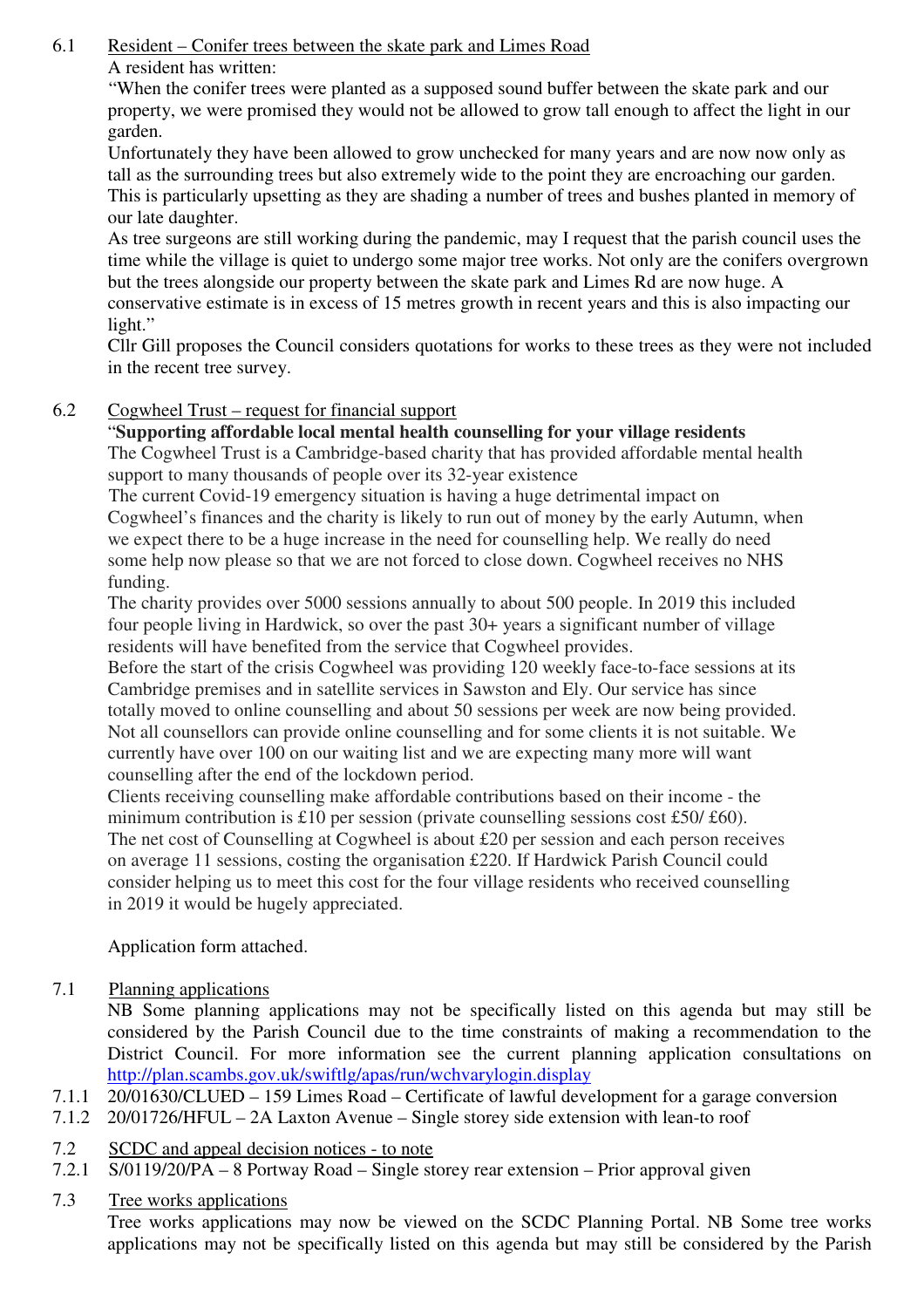Council due to the time constraints of making a recommendation to the District Council. For more information see the current tree works application consultations on http://plan.scambs.gov.uk/swiftlg/apas/run/wchvarylogin.display

- 8. Members' reports and items for information only unless otherwise stated
- 8.1 New Housing Developments and Planning Obligations including St Neots Road development update
- 8.2 Village Plan report and to consider any actions
- 9. Closure of Meeting and items for the next agenda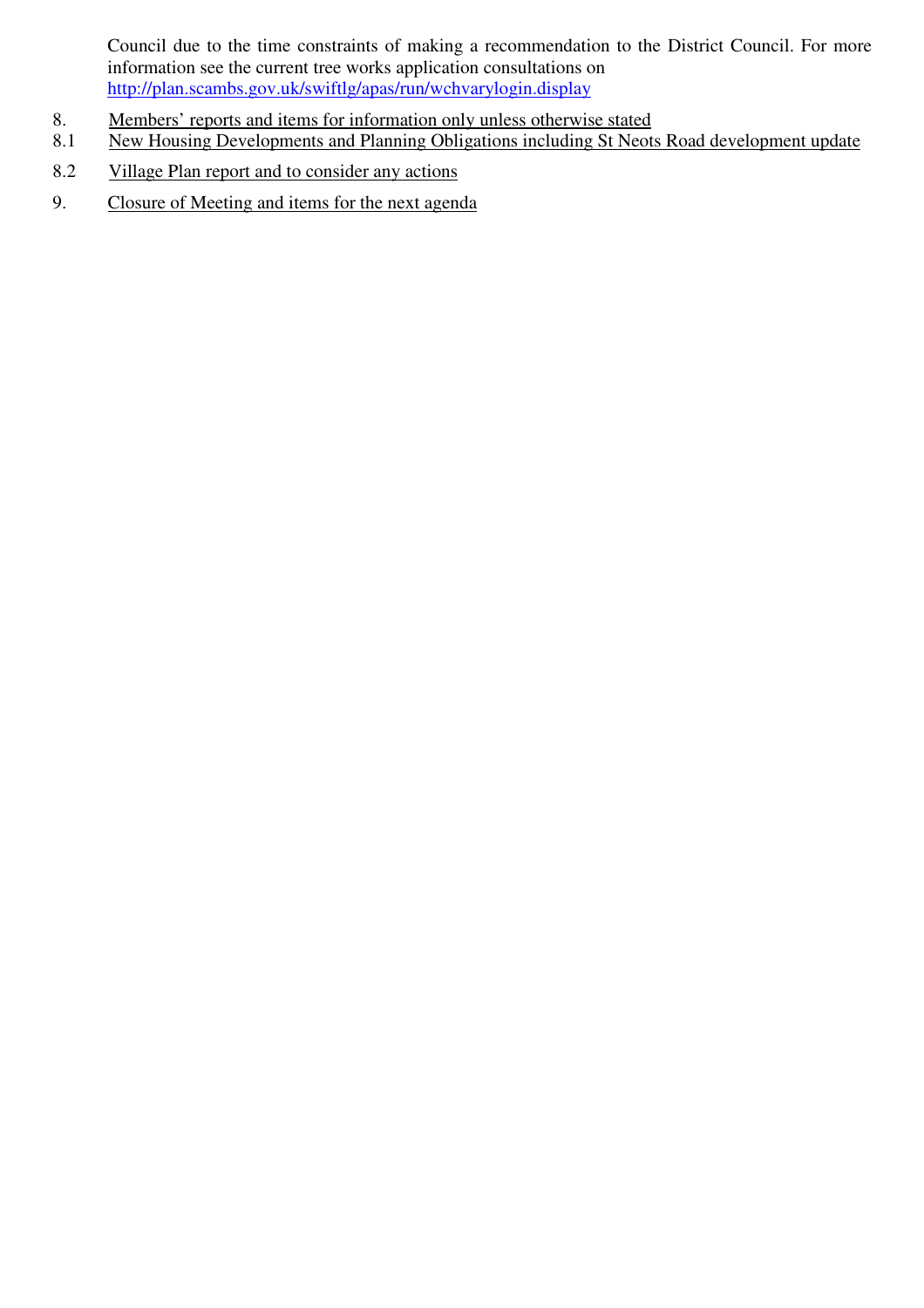|                                                                                                              | HARDWICK PARISH COUNCIL MONTHLY FINANCIAL STATEMENT | May-20                   |             |
|--------------------------------------------------------------------------------------------------------------|-----------------------------------------------------|--------------------------|-------------|
| Summary of previous month                                                                                    |                                                     |                          |             |
| <b>Balance brought forward</b>                                                                               |                                                     | £322,173.42              |             |
| <b>Adjustments and amendments</b>                                                                            |                                                     |                          |             |
| Expenditure approved at last meeting/between meetings<br><b>EASTERN TREE SURGERY</b><br><b>RH LANDSCAPES</b> | <b>TREE SURVEY</b><br><b>GRASSCUTTING</b>           | $-1,500.00$<br>$-936.00$ |             |
| <b>Misc credits</b><br><b>FCC</b><br><b>LLOYDS</b>                                                           | <b>PLAY PARK P3 GRANT</b><br><b>INTEREST</b>        | 47329.18<br>0.02         |             |
| <b>Total Adjustments</b><br>Balance revised after adjustments                                                |                                                     | 44893.20<br>£367,066.62  |             |
| <b>Bank Reconciliation to last statement</b>                                                                 |                                                     |                          |             |
| Account                                                                                                      | Funds                                               | Statement                | Outstanding |
| Unity Trust Current Acc                                                                                      | 242,885.09                                          | 247987.94                | $-5,102.85$ |
| <b>Lloyds Current Account</b>                                                                                | 0.00                                                | 0.00                     |             |
| Lloyds Business Account<br><b>Cambridge Counties Bank</b>                                                    | 546.44<br>95,635.09                                 | 546.44<br>95,635.09      |             |
| NS&I Bonds                                                                                                   | 28,000.00                                           | 28,000.00                |             |
| Total                                                                                                        | 367,066.62                                          | 372,169.47               | $-5,102.85$ |
| <b>Expenditure for approval</b>                                                                              |                                                     | £                        |             |
| <b>SALARIES</b>                                                                                              |                                                     | 395.22                   |             |
| <b>LGS SERVICES</b>                                                                                          | <b>PAYROLL</b>                                      | 144.00                   |             |
| PLAYSAFETY LTD                                                                                               | <b>ROSPA INSPECTION</b>                             | 415.20                   |             |
| <b>LGS SERVICES</b>                                                                                          | <b>ADMIN SUPPORT - APRIL</b>                        | 1370.47                  |             |
| <b>SSE</b>                                                                                                   | STREETLIGHT ELECTRICITY                             | 80.24 DD                 |             |
| Total expenditure                                                                                            |                                                     | 2405.13                  |             |
| Balance c/f                                                                                                  |                                                     | £364,661.49              |             |
|                                                                                                              |                                                     |                          |             |

# **Notes:**

Late invoices will be brought to the meeting

THE GRANT FROM FCC HAS BEEN RECEIVED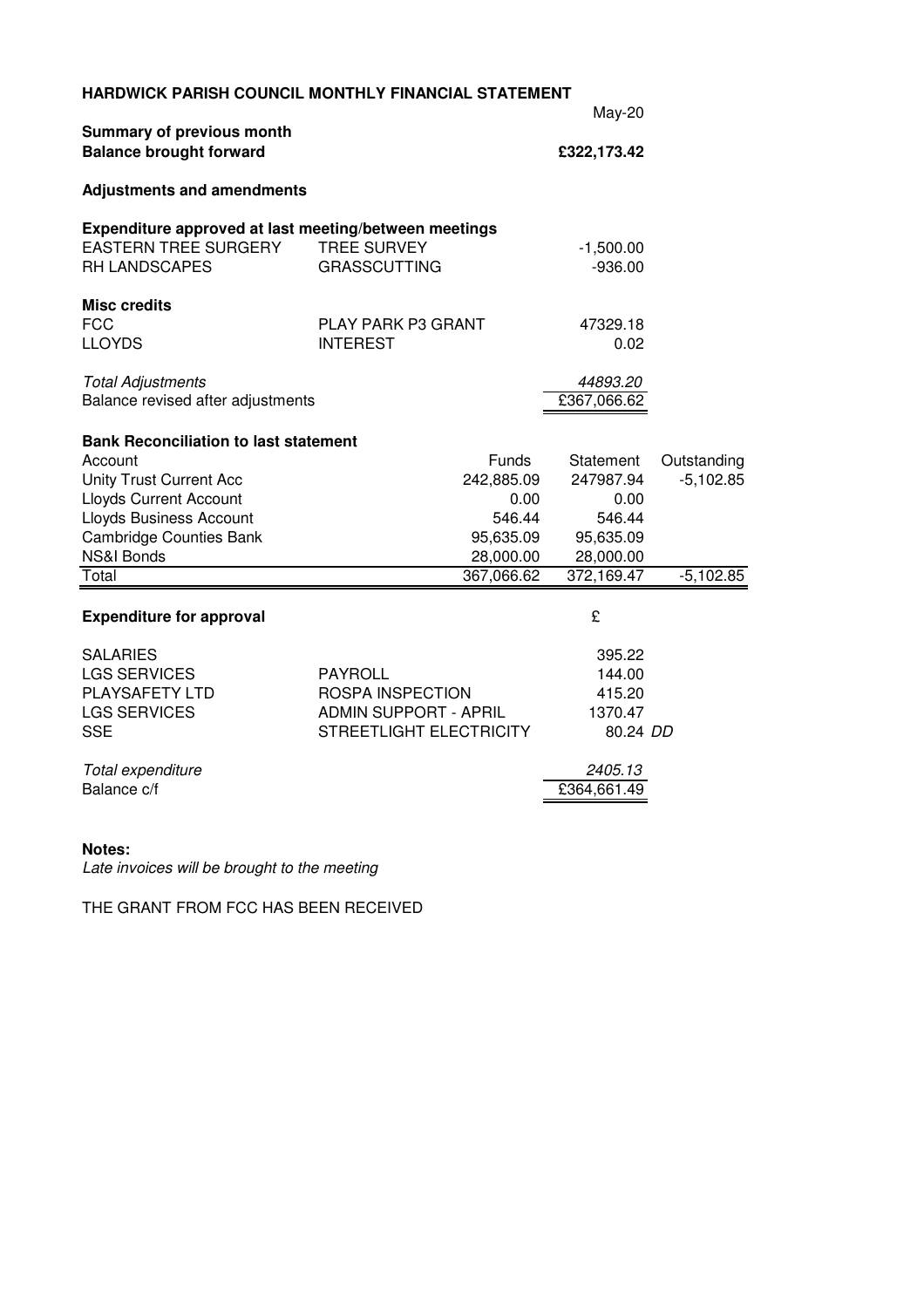# **HARDWICK PARISH COUNCIL**

# **Small Grant Scheme Application Form**

|                | <b>DETAILS OF GRANT APPLIED FOR:</b>                                      |                                                                                                                                                                                                                                                                                                                                                                                                                                                                                                                                                                                                                                                         |  |  |  |
|----------------|---------------------------------------------------------------------------|---------------------------------------------------------------------------------------------------------------------------------------------------------------------------------------------------------------------------------------------------------------------------------------------------------------------------------------------------------------------------------------------------------------------------------------------------------------------------------------------------------------------------------------------------------------------------------------------------------------------------------------------------------|--|--|--|
| 1              | What do you want to use the grant for?                                    | To provide affordable counselling for the people of Cambridgeshire -<br>including those from the Parish of Hardwick, enabling them to lead<br>happier, more fulfilled lives.                                                                                                                                                                                                                                                                                                                                                                                                                                                                            |  |  |  |
| $\overline{2}$ | Who will benefit from the work or<br>activity?                            | Families and individuals in the Parish of Hardwick who are looking for<br>emotional support and seeking new ways of dealing with their<br>difficulties. Counselling is about change.                                                                                                                                                                                                                                                                                                                                                                                                                                                                    |  |  |  |
| 3              | How much is required to pay for this?                                     | Counselling sessions cost Cogwheel £40 each to provide. We ask<br>service users to contribute on an affordable scale, starting at £10 per<br>session. The average contribution is £20, leaving a £20 deficit for each<br>session. On average people have seven sessions at Cogwheel,<br>resulting in a deficit to Cogwheel of £140 per person.<br>In both 2018 and 2019 four people from the parish contacted Cogwheel.<br>We understand that you do not fund retrospective costs, so this<br>example is only given as an indication of the costs incurred each year<br>by our support of people from the Parish of Hardwick. le $4 \times £140 = £560$ |  |  |  |
| 4              | How much would you like the Council to<br>provide?                        | £560                                                                                                                                                                                                                                                                                                                                                                                                                                                                                                                                                                                                                                                    |  |  |  |
| 5              | If there is a difference - if so how will<br>you raise the difference?    | £560, on average, received from service users.                                                                                                                                                                                                                                                                                                                                                                                                                                                                                                                                                                                                          |  |  |  |
|                | <b>DETAILS OF GROUP OR ORGANISATION :</b>                                 |                                                                                                                                                                                                                                                                                                                                                                                                                                                                                                                                                                                                                                                         |  |  |  |
| 6              | Name of organisation or group applying<br>for a grant                     | The Cogwheel Trust CIO                                                                                                                                                                                                                                                                                                                                                                                                                                                                                                                                                                                                                                  |  |  |  |
| 7              | Are you a new group in the process of<br>being formed? Yes or No          | no                                                                                                                                                                                                                                                                                                                                                                                                                                                                                                                                                                                                                                                      |  |  |  |
| 8              | If No - when was the group or<br>organisation established?                | 1988                                                                                                                                                                                                                                                                                                                                                                                                                                                                                                                                                                                                                                                    |  |  |  |
| 9              | If No - is the group or organisation a<br>Registered Charity? Yes or No   | yes                                                                                                                                                                                                                                                                                                                                                                                                                                                                                                                                                                                                                                                     |  |  |  |
| 10             | If yes please tell us the registration<br>number                          | 1157141                                                                                                                                                                                                                                                                                                                                                                                                                                                                                                                                                                                                                                                 |  |  |  |
| 11             | Do you have a bank account?<br>Yes or No                                  | yes                                                                                                                                                                                                                                                                                                                                                                                                                                                                                                                                                                                                                                                     |  |  |  |
| 12             | If Yes - please provide the name of the<br>Bank where you have an account | <b>CAF Bank</b>                                                                                                                                                                                                                                                                                                                                                                                                                                                                                                                                                                                                                                         |  |  |  |
| 13             | If Yes - please provide the Account<br>Name                               | The Cogwheel Trust CIO                                                                                                                                                                                                                                                                                                                                                                                                                                                                                                                                                                                                                                  |  |  |  |
| 14             | If Yes - please supply a copy of your<br>latest bank statement            | Attached/enclosed                                                                                                                                                                                                                                                                                                                                                                                                                                                                                                                                                                                                                                       |  |  |  |
| 15             | Do you have published accounts?<br>Yes or No                              | yes                                                                                                                                                                                                                                                                                                                                                                                                                                                                                                                                                                                                                                                     |  |  |  |
| 16             | If you have - please supply a copy of<br>your latest accounts             | Attached/enclosed                                                                                                                                                                                                                                                                                                                                                                                                                                                                                                                                                                                                                                       |  |  |  |
| 17             | Do you have a constitution? Yes or No                                     | yes                                                                                                                                                                                                                                                                                                                                                                                                                                                                                                                                                                                                                                                     |  |  |  |
| 18             | If you have - please supply a copy of<br>your constitution                | Attached/enclosed                                                                                                                                                                                                                                                                                                                                                                                                                                                                                                                                                                                                                                       |  |  |  |
| 19             | What are the objectives of the group or<br>organisation?                  | To provide affordable counselling and psychotherapy to people of all<br>ages in Cambridgeshire. Enabling people who are financially<br>disadvantaged to access this vital service.                                                                                                                                                                                                                                                                                                                                                                                                                                                                      |  |  |  |

This grant aid application should be signed by two members of your Organisation's Committee, one of whom must be the Chairman, Secretary or Treasurer.

We confirm that the information given in this application is accurate and that the Organisation undertakes to inform Council of any changes in the Organisation's circumstances that would affect this application. We confirm that any grant awarded by the Council will be spent only on the purpose for which it was given.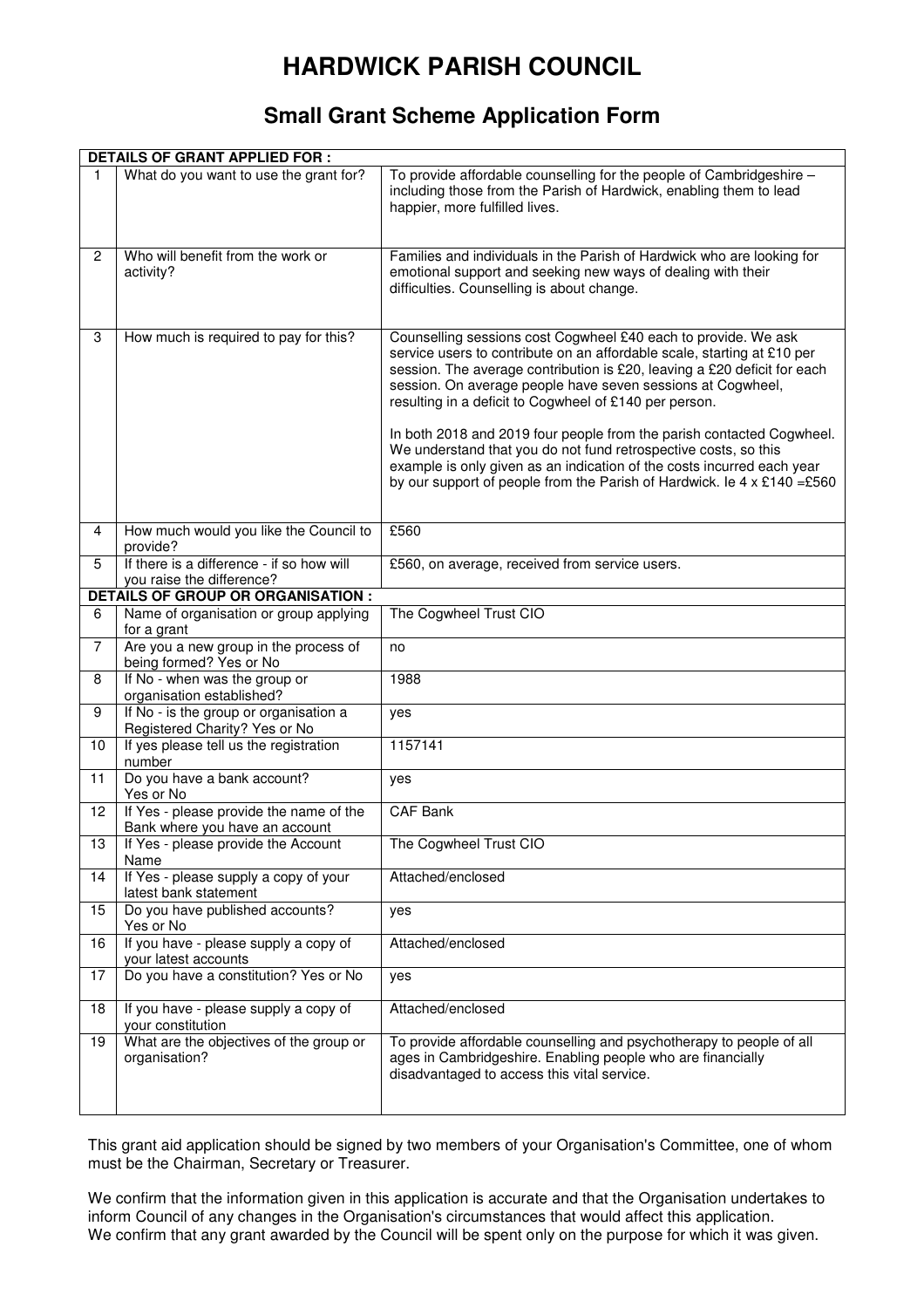#### **The signing and submission of the Grant Aid form constitutes acceptance of the above by the group or organisation applying for a grant Terms and Conditions of Grant**

- 1. Grants **can be awarded to** voluntary groups, societies, clubs, not-for-profit organisations or charities operating in the Parish area where the benefit will be predominately for the residents of the Parish area.
- 2. Grants **will not be awarded to** individuals. (minimum 2 or more unrelated individuals)
- 3. Grants to regional or national charities **will only be considered** where a specific project will deliver obvious benefits to residents in the Parish area.
- 4. The amount of any grant award will be at the discretion of the Council
- 5. All applications will be considered on their merits, but in general grants can be awarded for:
	- Capital Projects such as purchase of equipment, works to buildings, improvements to premises, improvement to the local environment
	- Revenue Projects such as a Community Event, Festivals or other Special Events where grants towards running costs, salaries, consumables, insurance or training may be considered
- 6. The purpose for which any grant is made must be in the interest of the Parish area or any part of it or all or some of the inhabitants of the Parish area which is defined by the boundaries of the Parish Council.
- 7. The amount of expenditure must be commensurate with the benefit to the inhabitants of the area.
- 8. Groups from outside the Parish who can demonstrate direct benefit to the area are eligible to apply for a grant.
- 9. The Council may take into account any previous grant made to an organisation or group when considering a new application
- 10. No grant will be awarded to or for any commercial venture for private gain.
- 11. Retrospective applications will not be funded where the expenditure had been made, the project has been carried out or the event has taken place.
- 12. All grants will be conditional upon submission of a Small Grant Application Form.
- 13. All grant recipients are required to provide the Council with a brief report, including photographs where appropriate, of how the grant has been utilised, how it has assisted the organisation or group and what it has achieved. This must be submitted within 3 months of the purchase of the capital equipment or completion of the project.
- 14. If the grant is put to purposes other than those for which it was awarded without the prior approval of the Council, the recipient organisation or group will be required to repay the grant to the Council.
- 15. The organisation or group should supply such information as the Council may request regarding the impact of the project on the Council's area.
- 16. Recognition of the grant from the Council must be made in any publicity issued by the receiving body.

#### **How will a grant application be assessed?**

- $\circ$  Does the Council have the powers to provide a grant for the project outlined?
- $\circ$  How well does the grant meet the needs of the community in providing positive benefit to residents?
- o How effectively will the group use the grant?
- o Is the cost of the project appropriate?
- o Are the expected outcomes realistic?
- o What level of contributions has been, or will be, raised locally?
- $\circ$  Can the organisation or group reasonably be expected to obtain sufficient funding from another, perhaps more appropriate, sources?

\_\_\_\_\_\_\_\_\_\_\_\_\_\_\_\_\_\_\_\_\_\_\_\_\_\_\_\_\_\_\_\_\_\_\_\_\_\_\_\_\_\_\_\_\_\_\_\_\_\_\_\_\_\_\_\_\_\_\_\_\_\_\_\_\_\_\_\_\_\_\_\_\_\_\_\_\_\_\_\_\_\_\_\_\_\_

o How is the organisation or group managed and does it have a constitution?

#### **The grant application form should be returned to the Parish Clerk**